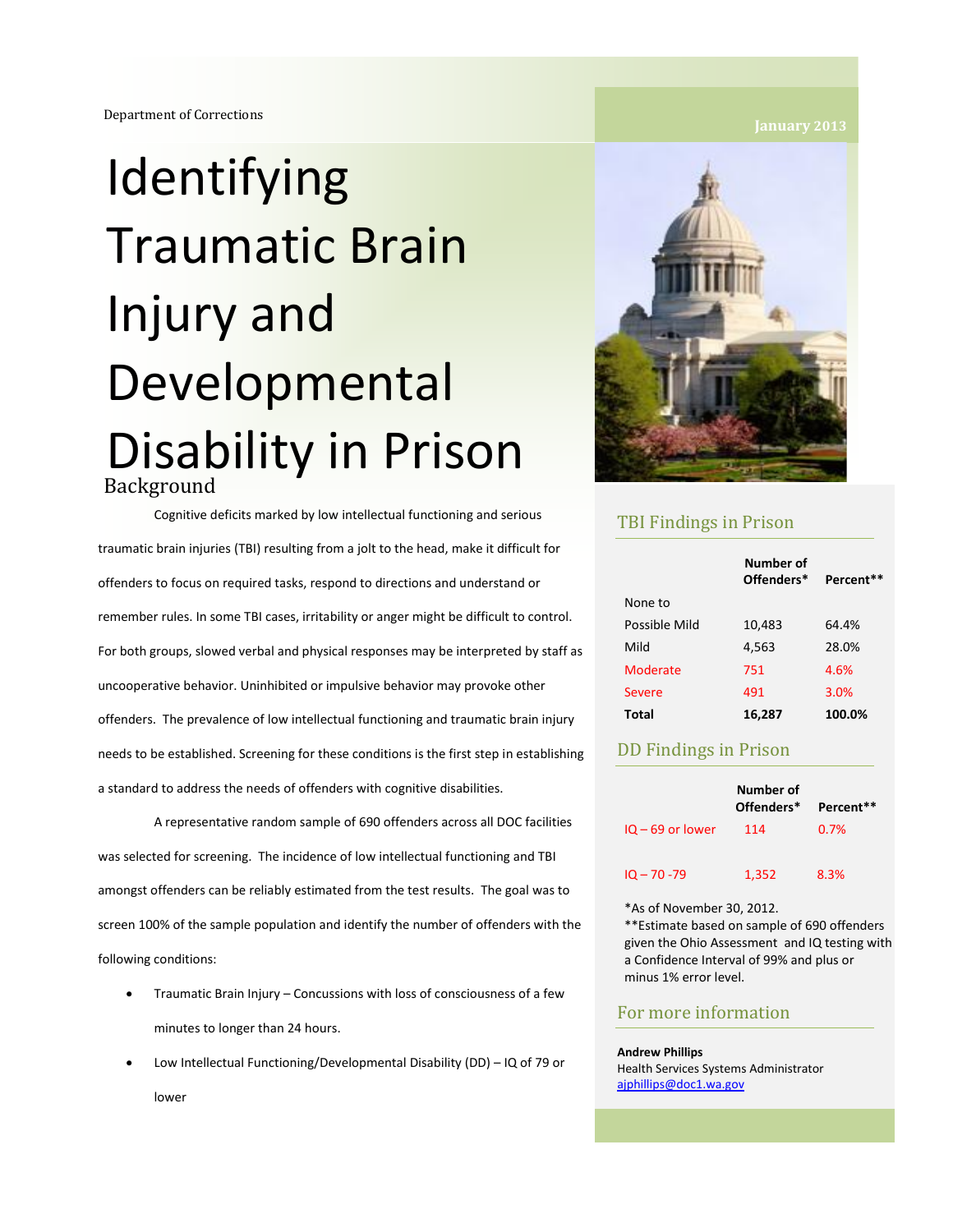# **Percent and Number of WA Prison Offenders with Traumatic Brain Injury (TBI)**



## *1,242 Offenders in prison (7.6%) have Moderate and Severe Traumatic Brain Injury (TBI) history.*

### **Offender with Severe and Moderate TBI compared to General Prison Population GP**

|                                                                  | TBI   | GP    |
|------------------------------------------------------------------|-------|-------|
| Female                                                           | 2.4%  | 7.2%  |
| Male                                                             | 97.6% | 92.8% |
| Chemical<br>Dependency<br>60.5%<br>95.2%<br>Issues<br>Risk Level |       |       |
| LOW                                                              | 11.9% | 19.3% |
| MOD                                                              | 11.9% | 17.2% |
| HNV                                                              | 16.7% | 18.8% |
| HV                                                               | 59.5% | 44.7% |
|                                                                  |       |       |

### **Most Serious Crime**

| <b>MURDER</b>   | 11.9% | 13.6% |
|-----------------|-------|-------|
| SEX CRIME 14.3% |       | 21.6% |
| ASSAULT         | 28.6% | 23.6% |
| PROPERTY 23.8%  |       | 17.4% |
| <b>DRUG</b>     | 16.7% | 8.5%  |
| <b>OTHER</b>    | 4.8%  | 3.0%  |

# TBI Facts Objectives

Screening will identify the prevalence of DD and TBI in our prison population. Offenders needing accommodations for safety, housing, understanding rules, communicating, and offender programming will be known. Upon release, we will pinpoint offenders needing to be referred to the Department of Social and Health Services (DSHS), Division of Developmental Disabilities (DDD) and community agencies. We will acquire data that can be used to prepare Legislative funding requests for screening, accommodations, and programming for offenders with disabilities. Lastly, we will know if the Quick Test correlates well with the TONI-4. It is much easier to introduce a brief screening tool at our Reception Centers than a lengthier one.

### Methodology

Validated IQ and TBI screening tools were used, as well as the Correctional Adaptive Support Evaluation (CASE). The CASE has been used in the California prison system for over 10 years. It measures how well an offender with disabilities functions in prison. The TBI tool was the Ohio State University TBI identification method. Two IQ tests were administered. One was the TONI-4 and the other was Ammon's Quick Test. The TONI-4 is a language free intelligence test that presents problems using abstract figures. The Quick Test is an English vocabulary test for native speakers. Offenders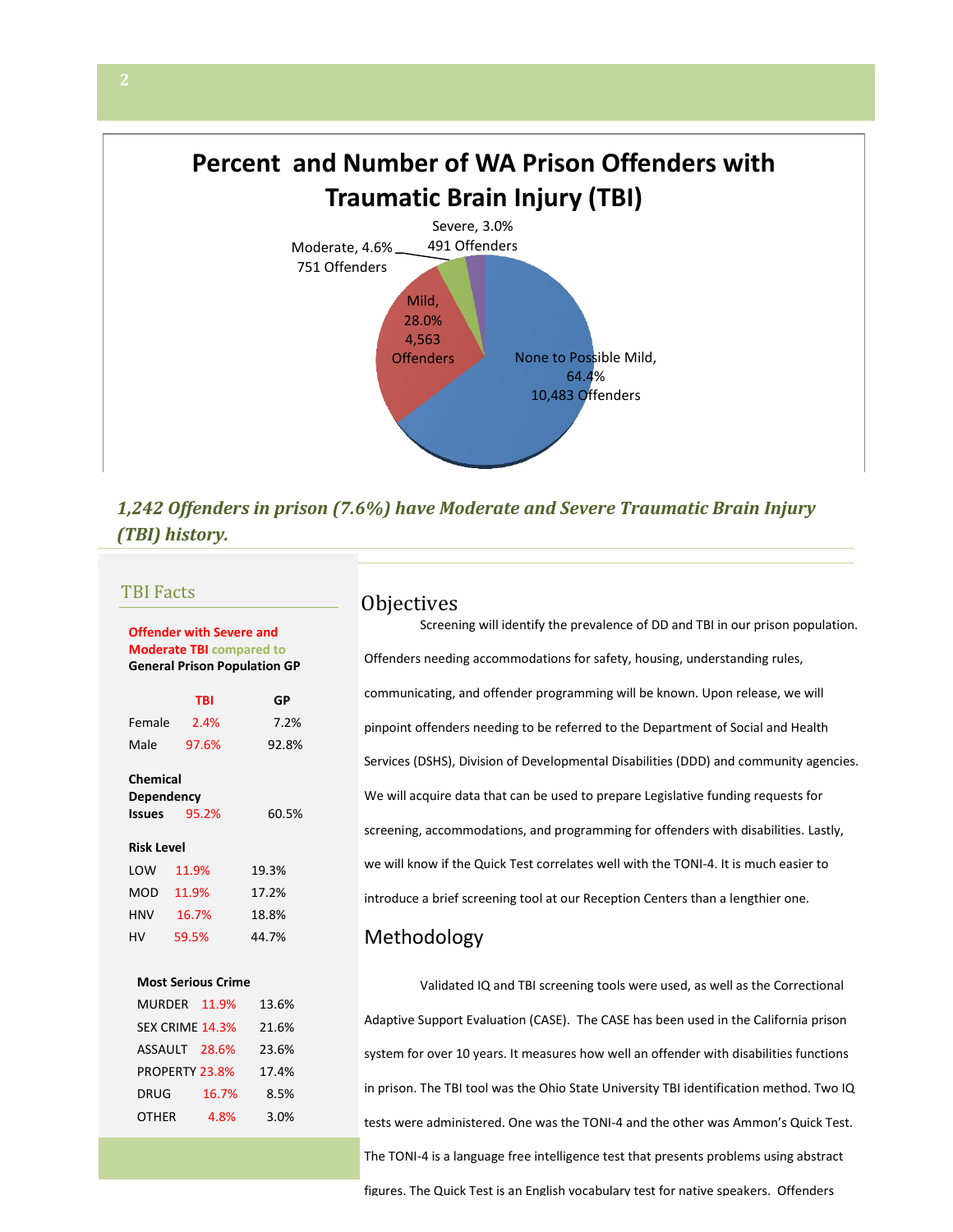

*1,466 Offenders in prison (9.0%) have Low Intellectual Functioning/DD* 

|        | DD    | GP |       |
|--------|-------|----|-------|
| Female | 1.9%  |    | 7.2%  |
| Male   | 98.1% |    | 92.8% |

**Chemical Dependency Issue:**  71.1% 60.5%

### **Risk Level**

| LOW                       | 26.9% | 19.3% |
|---------------------------|-------|-------|
| MOD                       | 13.5% | 17.2% |
| HNV                       | 42.3% | 18.8% |
| HV                        | 17.3% | 44.7% |
| <b>Most Serious Crime</b> |       |       |
| MURDER                    | 3.8%  | 3.8%  |
| <b>SEX CRIME</b>          | 32.7% | 21.6% |
| ROBBERY                   | 3.8%  | 10.5% |
| ASSAULT                   | 28.8% | 23.6% |
| PROPERTY                  | 19.2% | 17.4% |
| DRUG                      | 5.8%  | 8.5%  |
| OTHER                     | 5.8%  | 3.0%  |
|                           |       |       |

who are non-native English speakers received only the TONI-4. Both tools were used for comparative purposes. The Quick Test takes 3-5 minutes to administer. The TONI-4 takes 15 - 20 minutes to administer.

Offenders with IQ's of 79 or lower regardless of when or how it originated have cognitive deficits that cause difficulties with communication, self –care, social or interpersonal skills, self-direction, academic skills, and safety. In a correctional environment, these adaptive deficits can create serious problems for an offender. The primary goal of addressing the unique needs of this population is to provide them with the opportunity to acquire skills that will promote successful integration into the community upon release.

Several aspects of an offender's lifetime history of TBI are associated with the likelihood of experiencing cognitive and behavioral consequences. Moderate and severe TBI's characterized as loss of consciousness at or above 30 minutes, are nearly certain to leave some permanent effects. When injuries with shorter periods of loss of consciousness occur close enough together that the brain did not heal from the first when the next one happened, they can cause consequences typical of moderate or severe TBI's. Injuries occurring before 15 years of age are also associated with greater cognitive and behavioral difficulties.